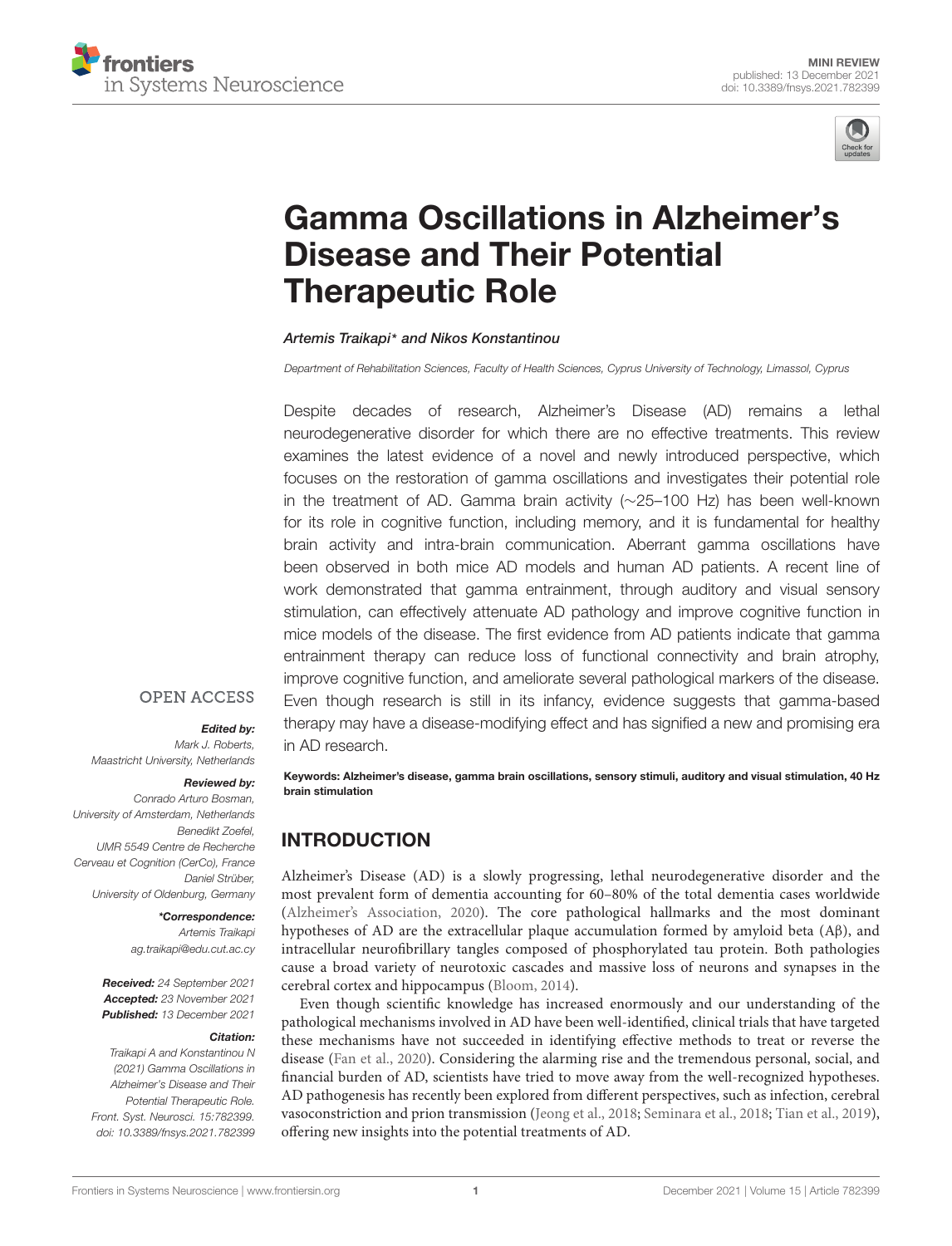A recent pioneering approach targets brain waves to treat AD pathology. Brain oscillations, particular gamma oscillations, are altered in AD patients and animal models of the disease (e.g., [Jelles et al.,](#page-7-3) [2008;](#page-7-3) [Klein et al.,](#page-7-4) [2016\)](#page-7-4). On that basis, a novel approach investigates the effectiveness of a therapy based on modulation of neuronal gamma oscillations using sensory inputs, and its potential therapeutic role, signifying a new and promising era in AD research. In this review, we summarize the status of research on the potential therapeutic effect of gamma entrainment in mice models of AD and human patients.

# ABERRANT GAMMA NEURAL ACTIVITY IN ALZHEIMER'S DISEASE: EVIDENCE FROM ANIMAL STUDIES

Gamma waves are the fastest brainwaves in the human brain, produced by synchronized electrical pulses from masses of neurons communicating with each other, resonating between approximately 25 and 100 Hz [\(Hughes,](#page-7-5) [2008\)](#page-7-5). Several human studies have investigated their role in object representation and visual feature binding [\(Tallon-Baudry and Bertrand,](#page-8-1) [1999\)](#page-8-1) as well as in higher cognitive functions [\(van Vugt et al.,](#page-8-2) [2010;](#page-8-2) [Miller et al.,](#page-7-6) [2018;](#page-7-6) [Griffiths et al.,](#page-7-7) [2019\)](#page-7-7). Gamma rhythms have been recorded ubiquitously across the human brain. They are being widely encountered in the visual system [\(Murty et al.,](#page-7-8) [2018;](#page-7-8) [Zhigalov](#page-8-3) [et al.,](#page-8-3) [2021\)](#page-8-3) in addition to different cortical and subcortical brain structures (e.g., [Cohen et al.,](#page-6-2) [2009;](#page-6-2) [van der Werf et al.,](#page-8-4) [2010;](#page-8-4) [Manabe and Mori,](#page-7-9) [2013\)](#page-7-9). What is more, it has been suggested that gamma-band synchronization supports fundamental functions critical for various cognitive processes [\(Bosman et al.,](#page-6-3) [2014\)](#page-6-3). All this evidence reveals gamma oscillations' multifunctionality, which supports a wide range of both sensory and higher cognitive functions (for further information on gamma oscillations, please see [Bosman et al.,](#page-6-3) [2014;](#page-6-3) [Cannon et al.,](#page-6-4) [2014;](#page-6-4) [Fries,](#page-7-10) [2015;](#page-7-10) [Cole and](#page-7-11) [Voytek,](#page-7-11) [2017\)](#page-7-11).

Mounting evidence suggests that gamma rhythms are also prominent in the hippocampus, playing a crucial role in memory functions (e.g., [Colgin and Moser,](#page-7-12) [2010;](#page-7-12) [Carr et al.,](#page-6-5) [2012;](#page-6-5) [Buzsáki,](#page-6-6) [2015\)](#page-6-6). It is, therefore, not surprising, that disorders characterized by memory impairment, such as AD, are associated with aberrant activity of gamma oscillations [\(Mably and Colgin,](#page-7-13) [2018\)](#page-7-13). The presence of gamma oscillations has been identified in vivo in the hippocampus and the entorhinal cortex of healthy rodents [\(Penttonen et al.,](#page-7-14) [1998\)](#page-7-14), while changes in this brain activity have been evident in several rodent models of AD. In fact, [Klein](#page-7-4) [et al.](#page-7-4) [\(2016\)](#page-7-4) reported changes in rodents' gamma oscillations in the entorhinal cortex at an early stage of the disease. Another study found impaired theta-gamma cross-frequency coupling in the hippocampus before plaque formation, in 1-month old transgenic mice [\(Goutagny et al.,](#page-7-15) [2013\)](#page-7-15). [Verret et al.](#page-8-5) [\(2012\)](#page-8-5) identified that both AD patients and transgenic mice presented dysfunctions on the parvalbumin cells and inhibitory synaptic activity which resulted in aberrant gamma oscillatory activity and cognitive disfunction. Restoring the levels of the interneuronspecific and parvalbumin cells sodium channel proteins had profound and beneficial effects on gamma brain activity and

cognitive function. [Goutagny et al.](#page-7-15) [\(2013\)](#page-7-15) indicated that the reduction of slow gamma activity (25–50 Hz) in the hippocampal area CA1 can result in impaired memory function. Similar findings were reported by [Mably et al.](#page-7-16) [\(2017\)](#page-7-16) who demonstrated that decreased gamma activity in mice models of AD can result in memory dysfunction. Cumulatively, current evidence suggests that gamma brain activity is decreased in mice models of the disease, causing cognitive dysfunction. The exact mechanisms responsible for this alteration are not known, however, it has been suggested that synaptic and neuronal functions are affected by either soluble Aβ or its fibrillary forms [\(Walsh and Selkoe,](#page-8-6) [2004\)](#page-8-6), contributing to network alterations [\(Palop and Mucke,](#page-7-17) [2016\)](#page-7-17). In rodents, these changes are reported to appear before plaques formation [\(Iaccarino et al.,](#page-7-18) [2016;](#page-7-18) [Etter et al.,](#page-7-19) [2019\)](#page-7-19).

Evidence that aberrant gamma activity and cognitive dysfunction arise in mice models of AD before the accumulation of amyloid plaques provides convincing evidence that abnormalities in gamma brain oscillations may represent an early biomarker for AD [\(Goutagny et al.,](#page-7-15) [2013;](#page-7-15) [Mably](#page-7-13) [and Colgin,](#page-7-13) [2018\)](#page-7-13). Nevertheless, the question of whether the aberrant gamma oscillations activity is responsible for the observed cognitive impairment in AD patients or if it is just another by-product of the disease pathology, which produces the cognitive symptoms, remains to be answered. Additionally, it is unclear whether inducing gamma oscillations in transgenic mice can affect AD pathophysiology and cognition. It has been shown, however, that steady-state brain gamma oscillations can be stimulated or driven by sensory stimulation (e.g., [Ross et al.,](#page-7-20) [2013\)](#page-7-20) and that neuronal activity has the potential to modulate the Aβ load [\(Cirrito et al.,](#page-6-7) [2005;](#page-6-7) [Bero et al.,](#page-6-8) [2011\)](#page-6-8).

# THE EFFECTS OF GAMMA STIMULATION IN MICE

In light of accumulating evidence, recent studies demonstrated that restoration of gamma oscillations has the potential to alleviate AD pathology and cognitive function in mice. [Iaccarino](#page-7-18) [et al.](#page-7-18) [\(2016\)](#page-7-18) used a non-invasive brain stimulation technique to manipulate gamma brainwaves. Specifically, the authors used light flicker stimulation at three different frequencies (20, 40, 80 Hz), constant light or dark, and random flicker to treat the pathology of 5XFAD mice. After only 1 h of stimulation the authors observed reduction of Aβ levels in visual cortex by almost 60%, compared with dark controls. Another critical finding was the transformation of microglial morphology consistent with increased phagocytic activity and the elevation of microglia/Aβ interactions. These effects were specific to the 40 Hz light exposure as neither constant light nor 20 Hz, 80 Hz or random flicker led to significant changes in mice pathology. After treating 5XFAD mice for 1 h daily over 7 days, the investigators found that 40 Hz visual stimulation significantly decreased both soluble and insoluble  $A\beta_{1-40}$  and  $A\beta_{1-42}$  levels and reduced the accumulated amyloid pathology in visual cortex by almost 67%, compared with dark controls. Finally, they observed reduction of the tau tangles in a mouse model of tauopathy, indicating the generalization of 40 Hz stimulation effect to other pathogenic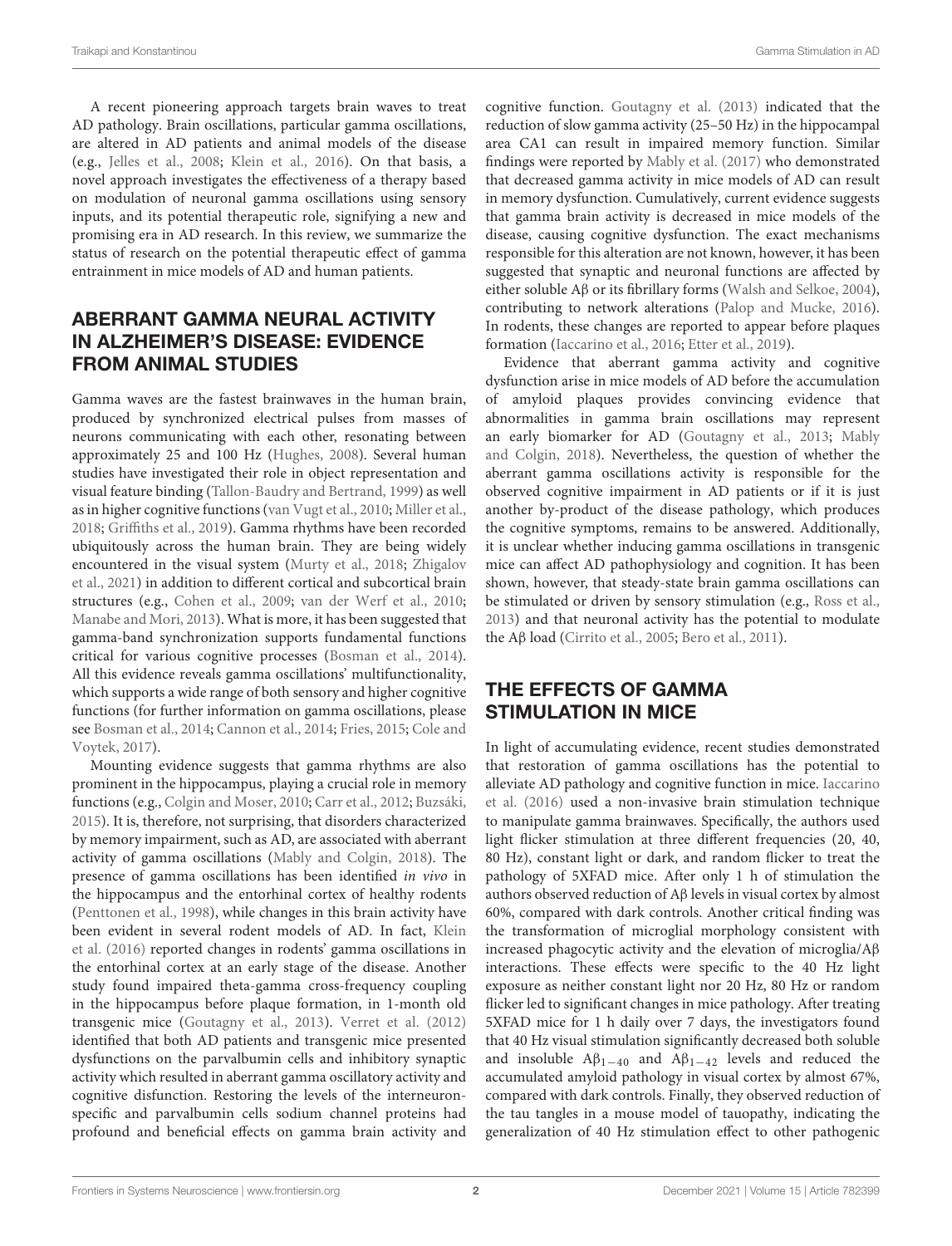proteins. Interestingly, these findings were replicated in several mice models, including WT, 5XFAD, and APP/PSI (i.e., mice genetically engineered to exhibit specific AD pathologies; for reviews see [Elder et al.,](#page-7-21) [2010;](#page-7-21) [Oblak et al.,](#page-7-22) [2021\)](#page-7-22), suggesting that the effects are not specific to one animal model.

In a more recent study [Martorell et al.](#page-7-23) [\(2019\)](#page-7-23) presented mice models of AD with noise stimuli at 8 Hz, 40 Hz, 80 Hz and random stimulation tones for 1 h, daily, for 7 days. The authors reported that only 40 Hz stimulation produced similar with [Iaccarino et al.](#page-7-18) [\(2016\)](#page-7-18) results, that extended from the primary auditory cortex to the hippocampus and were accompanied by memory improvements. When the authors combined the auditory with the visual  $(A + V)$  40 Hz stimulation they observed reduction of amyloid dispositions not only to the primary sensory cortices and the hippocampus, but also to the medial prefrontal cortex and within the whole neocortex. Amyloid reduction was frequency-specific, as it was observed only at 40 Hz but not at 8 Hz, 80 Hz or at random  $A + V$  frequency stimulation. Additionally, the authors observed profound glial responses after the concurrent  $A + V 40 Hz$  stimulation to the aforementioned areas, vs. visual or auditory stimulation alone and no stimulation controls. Finally, from a study of the same research group [\(Adaikkan et al.,](#page-6-9) [2019\)](#page-6-9), it became evident that 40 Hz visual stimulation entrains gamma oscillatory activity not only to the visual cortex but also to the hippocampus, the prefrontal and the somatosensory cortices. In addition, gamma activity was not enhanced only at local networks but also between these areas, indicating that 40 Hz light stimulation improves inter-area communication, whereas 80 Hz stimulation did not produce similar results. Finally, the authors delivered 40 Hz visual stimulation or no stimulation to tau P301S mice for 22 days. It was found that prolonged daily 40 Hz visual stimulation had a neuroprotective effect, in terms of reduction of neuronal and synaptic loss in broad brain areas, which was accompanied by cognitive improvements.

Overall, these studies provided evidence that inducing gamma oscillations through sensory 40 Hz stimulation has the potential to ameliorate several of AD's key neuropathologies, such as amyloid plaques, neurofibrillary tangles, and neuronal and synaptic loss, in several mice models of AD. While the exact mechanisms under which the observed changes occurred remain to be determined, these findings raised the interesting question of whether an increase in gamma frequency neural activity in humans can be a promising strategy to alleviate AD's pathological changes and hence, to restore patients' cognitive deficits. In any case, generalization of these 40 Hz protocols has gained interest and it is currently a promising avenue [\(McDermott et al.,](#page-7-24) [2018\)](#page-7-24).

In view of the above findings, [Yao et al.](#page-8-7) [\(2020\)](#page-8-7) used light stimulation to investigate its effect on circadian rhythm in AD mice models. The authors used APP/PSI mice models of AD and their non-transgenic wild-type (WT) littermates and randomly divided them into no-stimulation or 40 Hz light therapy groups. They found that 40 Hz light flicker for 1 h, daily, for a 30 day period, ameliorated circadian rhythm disorder compared to the no-stimulation condition, which is suggested to represent a primary component of the causal pathway, which leads to AD pathogenesis and accelerates its progression

[\(Vanderheyden et al.,](#page-8-8) [2018\)](#page-8-8). Furthermore, the authors observed induced gamma activity in visual cortex and reduction of Aβ and tau production in the hypothalamus of the APP/PSI mice. Additionally, they reported an increase of key clock proteins expression (e.g., BMAL1, CLOCK, and PER2), and a restoration of the hypothalamus electrophysiological changes. Importantly, the 30-days light therapy proved safe, leading to no adverse side effects to mice's physiological status. These effects were evident only in the APP/PSI mice that received the 40 Hz light treatment but no such effects were found in the no-stimulation condition. Taken together, this evidence suggests that 40 Hz sensory stimulation may also have the potential to treat the circadian rhythm disorder presented in AD [\(Homolak et al.,](#page-7-25) [2018;](#page-7-25) [Phan and Malkani,](#page-7-26) [2019;](#page-7-26) [Pak et al.,](#page-7-27) [2020\)](#page-7-27).

[Bobola et al.](#page-6-10) [\(2020\)](#page-6-10) examined whether it is possible to safely alleviate AD pathophysiology in mice models, and hence to replicate the work of [Iaccarino et al.](#page-7-18) [\(2016\)](#page-7-18), using transcranial focused ultrasound pulsed at 40 Hz. The authors used 40 Hz ultrasound without contrast agents and observed microglia activation that co-localized with amyloid plaques after just 1 h of application, as compared to sham stimulation on agematched mice. After 5 days of transcranial ultrasound therapy, the mice's Aβ burden reduced by almost 50% in the ultrasound exposed brain and by 28% in the CA1 area, in contrast to sham therapy. These results compare closely with those observed by medications applied to mice models for substantially prolonged time periods [\(Bhattacharya et al.,](#page-6-11) [2014;](#page-6-11) [Chandra and Pahan,](#page-6-12) [2019\)](#page-6-12). Overall, even though the application of 40 Hz transcranial ultrasound did not lead to the generalization of the effects throughout the brain as with the combination of auditory and visual sensory stimulation by [Martorell et al.](#page-7-23) [\(2019\)](#page-7-23), the results demonstrated that it is a safe and effective intervention and further research is needed in this area.

The aforementioned findings provide compelling evidence on the positive effects of audiovisual sensory gamma stimulation on AD pathology in mice. Additionally, it should be noted that [Zhen et al.](#page-8-9) [\(2017\)](#page-8-9) demonstrated that neuropathological changes and cognitive function can also be alleviated through gamma burst magnetic stimulation, delivered via deep-brain reachable low field magnetic stimulation (i.e., a non-invasive technique designed to intervene with the brain's neuronal activity), in mice models of the disease. Following the robust animal data, research is now focusing on investigating whether these findings would translate into human AD patients.

# SENSORY GAMMA FREQUENCY STIMULATION IN ALZHEIMER'S DISEASE PATIENTS

The accumulating evidence on gamma entrainment through visual and auditory stimulation in mice was a major stride toward establishing the importance of gamma brain waves, particularly at 40 Hz, in the amelioration of AD neuropathology. The research on the therapeutic efficacy of gamma sensory stimulation in AD patients, although still in its infancy, provides encouraging data. [Clements-Cortes et al.](#page-6-13) [\(2016\)](#page-6-13) evaluated the effects of 40 Hz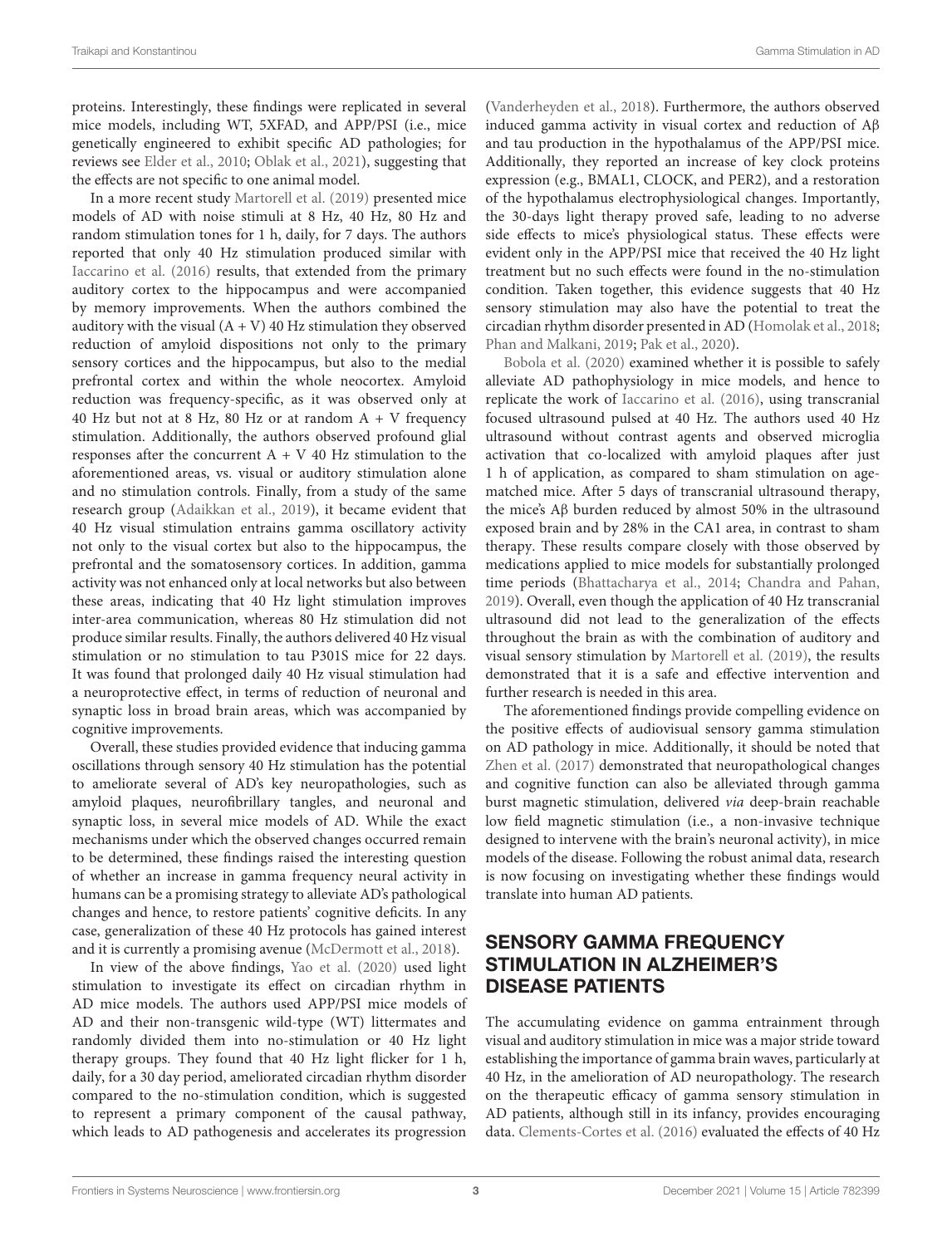sound stimulation vs. non-rhythmic visual stimulation in AD patients. The study indicated that somatosensory stimulation, via a device (i.e., NextWave chair) which produced 40 Hz sound waves through six speakers, had a significant effect on the cognitive function of patients with mild to moderate AD, in contrast with the visual stimulation which involved nature pictures displayed on a television screen. While patients' gamma brain activity or possible changes on AD pathology were not assessed, this study provided solid evidence regarding the efficacy of gamma-based treatment in AD. More recently, [Suk et al.](#page-7-28) [\(2020\)](#page-7-28) developed a light and noise delivery device and stimulated at 40 Hz cognitively healthy, AD, and epileptic patients while their electrophysiological responses were recorded. The concurrent audiovisual stimulation was proved safe in all subject groups, including the epileptic patients, while induced highly coordinated 40 Hz oscillations. Even though patients' cognitive abilities were not examined, this study provided preliminary evidence regarding the safety and feasibility of 40 Hz sensory stimulation in AD patients.

To investigate the efficacy of sensory stimulation as a novel disease modifying therapy in AD patients, [Chan et al.](#page-6-14) [\(2021\)](#page-6-14) conducted a longitudinal, placebo-controlled trial. Specifically, 15 patients with mild AD were recruited and divided into experimental and control groups. Both groups were given the same sensory stimulation device to use at home for 1 h daily. The devise was programmed to deliver constant white light and noise to the control group and synchronized audiovisual stimulation at 40 Hz to the active group. AD patients who received real auditory and visual stimulation treatment daily, over a period of 3 months, presented reduced loss of functional connectivity, improved memory performance and ameliorated sleep markers in relation to controls. Additionally, the active group showed less brain atrophy and more importantly did not show further hippocampal atrophy or ventricular expansion in relation to the control group, indicating a possible delay in the disease progression. In the same manner, [He et al.](#page-7-29) [\(2021\)](#page-7-29) recruited 10 patients with prodromal AD who received daily 40 Hz audiovisual sensory stimulation for 1 h over the course of 4 or 8 weeks. Even though, control group or sham stimuli were not included for comparison reasons, the study indicated that the treatment was safe and resulted in improved functional connectivity in the default mode network and altered cytokines and immune factors in the cerebrospinal fluid. Overall, both studies provided compelling evidence that gamma-based therapy, through visual and auditory stimulation, may have a disease modifying effect and may be used to alleviate AD pathology. **[Table 1](#page-4-0)** summarizes the clinical studies that applied gamma frequency brain stimulation in AD patients.

# GAMMA FREQUENCY NON-INVASIVE BRAIN STIMULATION IN ALZHEIMER'S DISEASE PATIENTS

Sensory brain stimulation is currently the most commonly used technique to change brain waves activity in AD research. However, there are other approaches available which allow interference with brain activity and stimulate in desirable frequencies. Among these, transcranial alternating current stimulation (tACS), a non-invasive brain stimulation technique, has been proposed as an alternative technique to sensory stimulation and has the potential to result in stronger effects [\(Strüber and Herrmann,](#page-7-30) [2020\)](#page-7-30). TACS delivers sinusoidal alternating electric currents over cortical areas of interest, at specific frequencies, entraining cortical oscillations at these frequencies. Hence, it has the potential to modulate cognitive functions that are related with the applied frequencies (for reviews please see [Paulus,](#page-7-31) [2011;](#page-7-31) [Herrmann et al.,](#page-7-32) [2013\)](#page-7-32).

[Kehler et al.](#page-7-33) [\(2020\)](#page-7-33) examined whether 40 Hz stimulation over the left dorsolateral prefrontal cortex, through tACS, could improve cognitive function in AD patients. Eleven patients with mild to moderate AD received two 30-min stimulation sessions per day, accompanied by cognitive exercises, for four consecutive weeks (active group) while six patients received cognitive exercises alone, for 4 weeks (control group). Memory improvements were observed in both groups, however, these improvements were maintained only to the active group at the follow up, at the 1-month post-treatment assessment.

In a recent study, a single session of 40 Hz tACS over Pz (an area overlying the medial parietal cortex and the precuneus) showed significant improvements on patients' episodic memory performance and restoration of intracortical connectivity measures of cholinergic neurotransmission. The effect was evident in the AD patients who received the 40 Hz tACS, compared to sham exposure [\(Benussi et al.,](#page-6-15) [2021\)](#page-6-15). Even though the effects of 40 Hz tACS in AD underlying pathology were not considered, these results provide preliminary evidence that gamma frequency stimulation through noninvasive techniques may also have the potential to alleviate cognitive symptoms in AD patients. Increasing evidence suggests that tACS at gamma frequencies can effectively modulate a variety of cognitive functions in healthy and neuropsychiatric patients, demonstrating strong clinical potential for the inducement of gamma oscillations in AD (for a review please see [Strüber and](#page-7-30) [Herrmann,](#page-7-30) [2020\)](#page-7-30).

Most recently, [Liu et al.](#page-7-34) [\(2021\)](#page-7-34) employed repetitive transcranial magnetic stimulation (TMS), a non-invasive brain stimulation technique that induces a pulsing electric current to the brain, which allows focused stimulation of the cerebral cortex, and demonstrated the clinical efficacy of 40 Hz in improving cognitive impairments in AD (for reviews on the use of TMS in AD see [Nardone et al.,](#page-7-35) [2014;](#page-7-35) [Liao et al.,](#page-7-36) [2015;](#page-7-36) [Cheng et al.,](#page-6-16) [2018;](#page-6-16) [Taylor et al.,](#page-8-10) [2019\)](#page-8-10). The authors recruited 37 AD patients divided into active and sham TMS groups who received 12 sessions of 40 Hz TMS bilaterally at the angular gyrus, over the course of 4 weeks, and found significant cognitive improvement which lasted for up to 8 weeks in relation to sham stimulation. The authors also reported that 40 Hz TMS stimulation led to prevention of gray matter volume loss, and modulated gamma activity in the temporoparietal cortex as measured with power spectral density analysis of the restingstate electroencephalography (EEG) recordings, while at the same time increased local, long-range, and dynamic connectivity within the brain, enhancing information flow and integration. Importantly, the intervention was proven safe with no side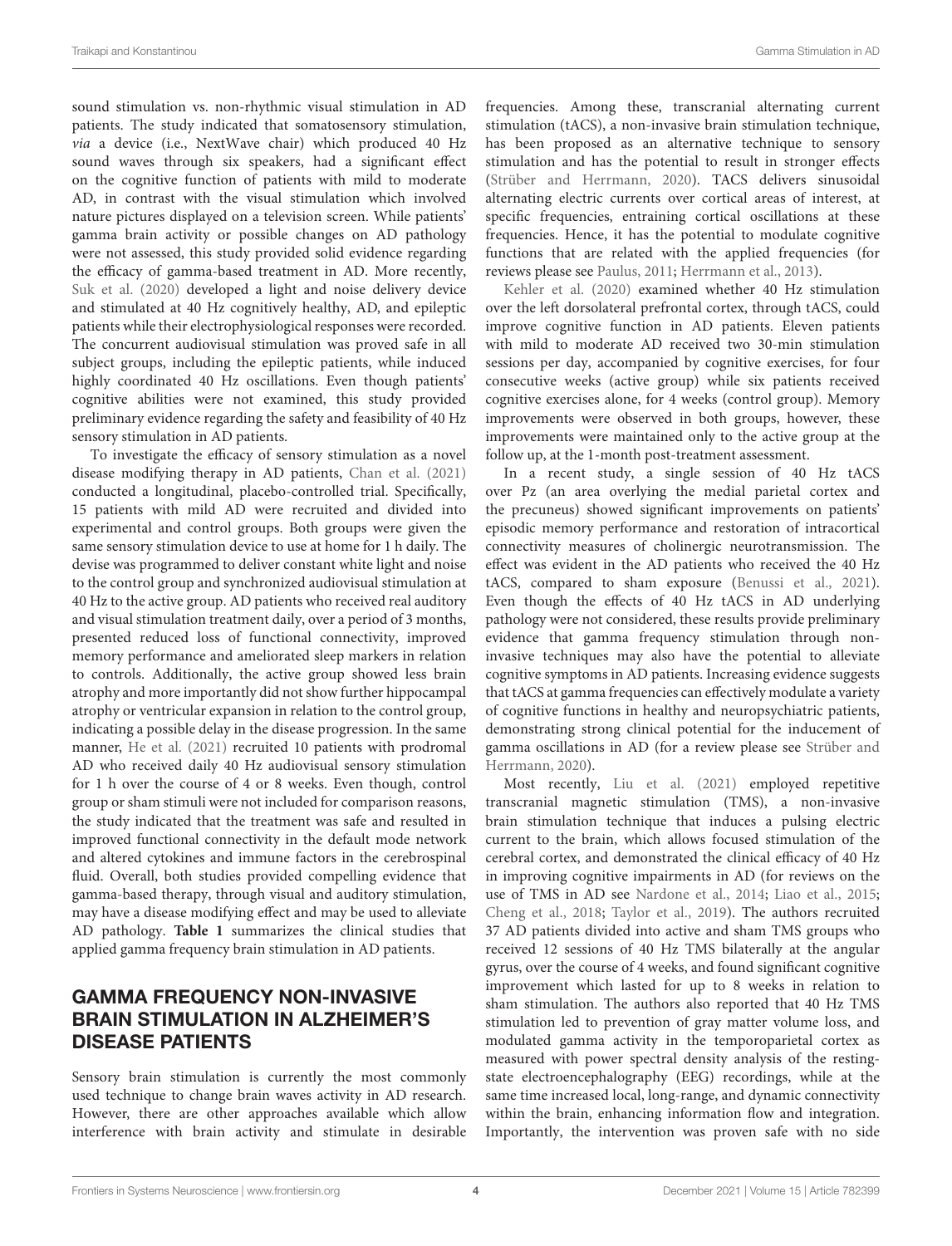<span id="page-4-0"></span>

| <b>References</b>                   | <b>Stimulus type</b><br>(frequency)                                   | <b>Method of stimulation</b>                                                                                             | N                                            | <b>Control condition</b>                                 | <b>Outcome measures</b>                                                                                 | <b>Results</b>                                                                                                                                                                                                                       |
|-------------------------------------|-----------------------------------------------------------------------|--------------------------------------------------------------------------------------------------------------------------|----------------------------------------------|----------------------------------------------------------|---------------------------------------------------------------------------------------------------------|--------------------------------------------------------------------------------------------------------------------------------------------------------------------------------------------------------------------------------------|
| Clements-<br>Cortes et al.,<br>2016 | Sound; vibrotactile-<br>somatosensory<br>$(39.96 - 40.06 \text{ Hz})$ | $6 \times 30'$ sessions of sound<br>administered through the six<br>speakers of the NextWave chair                       | 18 from mild to<br>moderate AD<br>patients   | Visual stimulation<br>(nature images<br>displayed on TV) | SLUMS, OERS, and<br>behavioral observation                                                              | Statistically significant improvement on SLUMS<br>score by 0.5 units for each session; strongest<br>impact on mild and moderate AD patients                                                                                          |
| Suk et al.,<br>2020                 | Concurrent light and<br>sound                                         | 1 session of 1 h through a device<br>that delivered light and sound                                                      | 17 AD patients                               | No control stimuli                                       | EEG, IEEG                                                                                               | Widespread and coordinate 40 Hz oscillations<br>in comparison to light or sound stimulation<br>alone; safe and feasible potential therapy for AD                                                                                     |
| Kehler et al.,<br>2020              | <b>tACS (40 Hz)</b>                                                   | 2, 30-min tACS sessions/day +<br>cognitive exercises, 5 days/week<br>for 4 weeks                                         | 17 MCI or mild to<br>moderate AD<br>patients | Cognitive exercises<br>with no-tACS                      | WMS-IV and MADRS                                                                                        | Memory improvement in the active and sham<br>group which maintained significantly better in<br>the active group after 1 month                                                                                                        |
| He et al.,<br>2021                  | Light and sound (40 Hz)                                               | 4 or 8 weeks of 1 h daily sensory<br>device-based stimulation                                                            | 10 MCI due to AD<br>patients                 | No control stimuli                                       | MRI, EEG, venous<br>blood draws, lumbar<br>punctures, and<br>cognitive testing                          | Increase functional connectivity in the DMN and<br>alter cytokines and immune factors in the CSF<br>after 8 weeks of therapy. Sensory gamma<br>stimulation is safe, tolerable, and feasible                                          |
| Chan et al.,<br>2021                | Light and sound (40 Hz)                                               | 3 months of 1 h daily concurrent<br>stimulation through a non-invasive<br>sensory stimulation device                     | 15 mild AD patients                          | Constant light and<br>white noise                        | EEG, MRI, fMRI,<br>actigraphy recordings,<br>cognitive assessments                                      | Induce gamma entrainment; reduce ventricular<br>dilation; preservation of hippocampal volume;<br>improve functional connectivity in the DMN;<br>cognitive and circadian rhythmicity<br>improvement. Safe and feasible therapy        |
| Benussi<br>et al., 2021             | tACS (40 Hz)                                                          | 1 session of 1 h tACS over Pz                                                                                            | 20 MCI due to AD<br>patients                 | Sham stimulation                                         | Cognitive assessments<br>and indirect measures<br>of cholinergic<br>transmission evaluated<br>using TMS | Statistically significant improvement in memory<br>performance and restoration of intracortical<br>connectivity measures of cholinergic<br>neurotransmission in comparison to sham<br>therapy                                        |
| Liu et al.,<br>2021                 | TMS (40 Hz)                                                           | 12 sessions/2,400 pulses each,<br>over the course on 4 weeks over<br>the bilateral angular gyrus (1,200)<br>pulses each) | 37 AD patients and<br>41 healthy controls    | Sham stimulation                                         | Neuropsychological<br>assessments, MRI,<br><b>EEG</b>                                                   | Cognitive function improvement, gamma-band<br>power enhancement of the left temporoparietal<br>cortex, local, long-distance, and dynamic<br>connectivity increasement within the brain,<br>promotion of more strong information flow |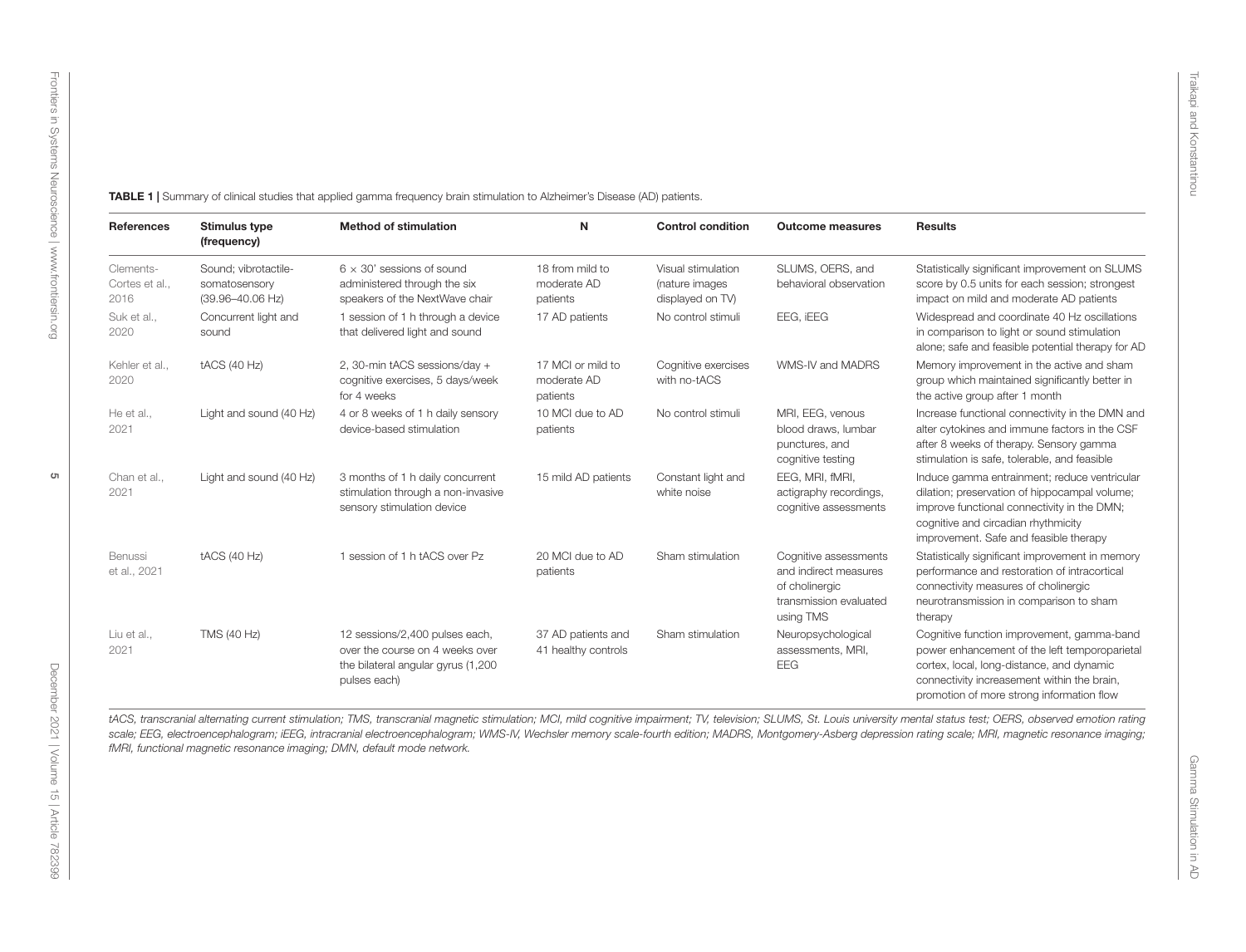effects. Accordingly, TMS might also have the potential to promote gamma rhythm synchronization, providing a novel non-pharmacological intervention for AD.

The non-invasive brain stimulation techniques provide the benefit of selecting specific brain areas for stimulation. Even though up to date no specific area has been identified as ideal to provide the most beneficial effects, it is suggested that several areas or pathways that are known to be negatively affected in AD, could provide potential targets. On that basis, by targeting these areas, crucial for normal cognitive function brain connections and pathways could be strengthened or rescued (e.g., stimulating the precuneus to alleviate abnormal functional connectivity in the default mode network) leading to cognitive improvements [\(Heath et al.,](#page-7-41) [2018\)](#page-7-41).

## DISCUSSION AND FUTURE DIRECTIONS

Gamma oscillations reflect a fundamental brain process, critical for healthy intra-brain communication and cognitive functions, especially memory, and, if disturbed, results in cognitive disfunction (Başar, [2013\)](#page-6-20). Decreased gamma brain activity has been observed in both mice models of AD and human patients. Evidence, indicating aberrant gamma brain rhythms in mice, before the accumulation of amyloid plaques [\(Goutagny et al.,](#page-7-15) [2013;](#page-7-15) [Iaccarino et al.,](#page-7-18) [2016\)](#page-7-18) has drawn scientific interest toward the investigation of their role in AD pathology and their potential role in its treatment. [Etter et al.](#page-7-19) [\(2019\)](#page-7-19) showed that restoration of gamma oscillations in the hippocampus by optogenetic gamma stimulation of parvalbumin neurons is sufficient to rescue memory loss in mice without decrease of plaque load. In that respect, it is evident that gamma brain waves play a crucial role in memory function that appears to be independent from plaque accumulation.

Whether the observed disruption in gamma brain activity is responsible for the cognitive impairment in AD, or if it is just another outcome of the disease's pathology remains to be answered. However, the entrainment of this brain activity and the consequent impact on the disease's pathology has gained interest and has signified a new and promising era in AD research. Even though the investigations are still at their infancy, evidence suggests that restoration of gamma oscillations, through auditory and visual gamma stimulation, may have the potential to ameliorate AD pathology and improve cognition. The first evidence regarding the effectiveness of 40 Hz gamma entrainment through sensory stimulation in human patients [\(Chan et al.,](#page-6-14) [2021;](#page-6-14) [He et al.,](#page-7-29) [2021\)](#page-7-29), supports the notion regarding the essential role that gamma brain activity plays in AD pathology. In addition to sensory stimulation, scientists have investigated the effects of 40 Hz stimulation using other techniques that allow interference with brain activity and stimulate at desirable frequencies. For instance, non-invasive methods, such as transcranial alternating current stimulation and transcranial magnetic stimulation have been used generating positive results. On that basis, the new and promising research area of investigating the potential of gamma stimulation as a disease modifying therapeutic for AD, has emerged.

Cumulatively, current evidence from mice and human studies points toward investigating 40 Hz-based protocols as potential treatment for AD. Nevertheless, it should be noted that while the frequency-specific effect (i.e., 40 Hz) has been evident in mice studies [\(Iaccarino et al.,](#page-7-18) [2016;](#page-7-18) [Adaikkan et al.,](#page-6-9) [2019;](#page-6-9) [Martorell](#page-7-23) [et al.,](#page-7-23) [2019\)](#page-7-23), the same remains to be determined in humans. Preliminary data from AD patient studies, do provide evidence about the potential therapeutic efficacy of 40 Hz entrainment. However, it remains unclear if these effects are specific to 40 Hz or can be seen using other gamma-based protocols. On that basis, it would be crucial in the future to compare 40 Hz stimulation with other gamma-range protocols, to determine whether the unique and profound effects of gamma stimulation are frequency-specific in humans.

A second interesting question that remains to be answered, is whether gamma stimulation targeting directly brain areas and connections that have been negatively affected by AD pathophysiology (e.g., the default mode network; [Palop and](#page-7-17) [Mucke,](#page-7-17) [2016\)](#page-7-17), or cortical areas associated with the hippocampus, will be sufficient to restore gamma rhythms, AD pathology, and patients' cognitive function. Finally, while several functions are attributed to gamma oscillations, such us their essential role in supporting fundamental circuit functions and cortical signal transmissions across the brain [\(Bosman et al.,](#page-6-3) [2014\)](#page-6-3), results from mice studies [\(Iaccarino et al.,](#page-7-18) [2016;](#page-7-18) [Adaikkan et al.,](#page-6-9) [2019;](#page-6-9) [Martorell et al.,](#page-7-23) [2019\)](#page-7-23) imply possible unappreciated mechanisms of action. In these studies, it is suggested that 40 Hz gamma stimulation can effectively attenuate mice pathology (i.e., Aβ and tau load; synapses and connectivity loss; cognitive function) by inducing profound glial responses and offering neuroprotection. It would be interesting therefore, to investigate the role of gamma oscillations in the recruitment of neuronal and glial responses, as well as in the modification of plasticity proteins. In contrast to mice studies, in humans, the observed improvements in patients' cognitive functions have been attributed to the enhancement of gamma rhythm activity within the brain, which allows the information flow and integration [\(Liu et al.,](#page-7-34) [2021\)](#page-7-34). The effects of gamma stimulation on patients' amyloid and tau burden as well as on microglial responses remain to be seen.

While gamma brain activity in AD patients is well-studied, the exact relationship between AD pathology and changes in gamma activity is yet inconclusive. Reduced gamma activity has been detected in AD patients (e.g., [Stam et al.,](#page-7-42) [2002;](#page-7-42) Başar et al., [2016\)](#page-6-21) and has even been suggested as a potential biomarker for Mild Cognitive Impairment and AD [\(Murty et al.,](#page-7-43) [2021\)](#page-7-43). However, a number of studies have reported elevated gamma activity in AD patients [\(van Deursen et al.,](#page-8-11) [2008;](#page-8-11) Başar et al., [2017\)](#page-6-22). Although this contradictory observations may stem from various experimental parameters [\(Byron et al.,](#page-6-23) [2021\)](#page-6-23), a recent study demonstrated that changes in gamma brain activity might be dependent on the degree of amyloid burden [\(Gaubert et al.,](#page-7-44) [2019\)](#page-7-44). Hence, it is important for future studies to correlate AD pathology with changes in gamma oscillations [\(Byron et al.,](#page-6-23) [2021\)](#page-6-23) as well as to clarify the role that the degree of pathogenesis plays in gamma brain activity.

Further, although accumulated evidence indeed supports the idea that induction of gamma oscillations can modify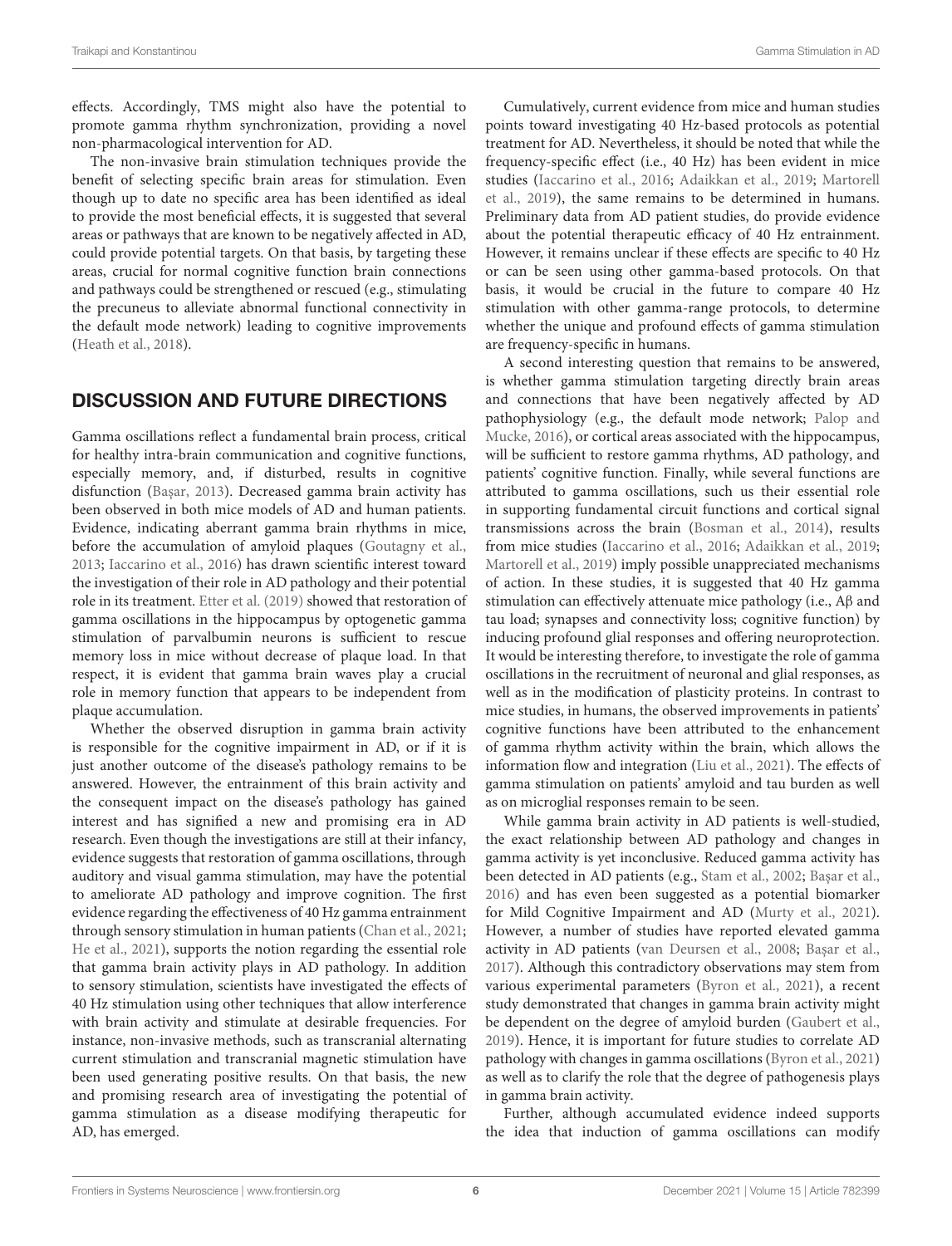AD pathology, several challenges and inconsistencies of this therapeutic approach remain. An important aspect for consideration is that cortical gamma rhythms can be induced via various mechanisms, such as the interneuron gamma (ING) and the pyramidal-interneuron gamma (PING; [Tiesinga and](#page-8-12) [Sejnowski,](#page-8-12) [2009;](#page-8-12) [Buzsáki and Wang,](#page-6-24) [2012\)](#page-6-24) and hence, outcomes and mechanisms of action may vary depending on the method used to increase gamma activity. For instance, [Wilson et al.](#page-8-13) [\(2020\)](#page-8-13) applied 40 Hz optogenetic stimulation in the basal forebrain parvalbumin neurons of mice models of AD and observed an increase of amyloid burden across several brain regions. As different methods of stimulation can lead to distinct molecular and cellular responses, thus implicating different mechanisms of action, it is of paramount importance to investigate which induction methods have beneficial or detrimental effects on patients' pathology. Further research is needed to uncover these limitations in addition to well-designed clinical trials in which different ranges of gamma frequencies will be investigated.

<span id="page-6-17"></span>Finally, considering that stimuli which can modulate gamma brain activity in humans are abundant in the environment (e.g., visual and auditory stimuli, such as human speech; [Towle et al.,](#page-8-14) [2008\)](#page-8-14), an interesting question for future research is whether

## **REFERENCES**

- <span id="page-6-9"></span>Adaikkan, C., Middleton, S. J., Marco, A., Pao, P. C., Mathys, H., Kim, D. N. W., et al. (2019). Gamma entrainment binds higher-order brain regions and offers neuroprotection. Neuron 102, 929–943. [doi: 10.1016/j.neuron.2019.04.011](https://doi.org/10.1016/j.neuron.2019.04.011)
- <span id="page-6-0"></span>Alzheimer's Association (2020). 2020 Alzheimer's disease facts and figures. Alzheimer's Dement. 16, 391–460. [doi: 10.1002/alz.12068](https://doi.org/10.1002/alz.12068)
- <span id="page-6-20"></span>Başar, E. (2013). A review of gamma oscillations in healthy subjects and in cognitive impairment. Int. J. Psychophysiol. 90, 99–117. [doi: 10.1016/J.IJPSYCHO.2013.](https://doi.org/10.1016/J.IJPSYCHO.2013.07.005) [07.005](https://doi.org/10.1016/J.IJPSYCHO.2013.07.005)
- <span id="page-6-21"></span>Başar, E., Emek-Savaş, D. D., Güntekin, B., and Yener, G. G. (2016). Delay of cognitive gamma responses in Alzheimer's disease. NeuroImage: Clin. 11, 106–115. [doi: 10.1016/J.NICL.2016.01.015](https://doi.org/10.1016/J.NICL.2016.01.015)
- <span id="page-6-22"></span>Başar, E., Femir, B., Emek-Savaş, D. D., Güntekin, B., and Yener, G. G. (2017). Increased long distance event-related gamma band connectivity in Alzheimer's disease. NeuroImage: Clin. 14, 580–590. [doi: 10.1016/J.NICL.2017.02.021](https://doi.org/10.1016/J.NICL.2017.02.021)
- <span id="page-6-15"></span>Benussi, A., Cantoni, V., Cotelli, M. S., Cotelli, M., Brattini, C., Datta, A., et al. (2021). Exposure to gamma tACS in Alzheimer's disease: a randomized, doubleblind, sham-controlled, crossover, pilot study. Brain Stimul. 14, 531–540. [doi:](https://doi.org/10.1016/j.brs.2021.03.007) [10.1016/j.brs.2021.03.007](https://doi.org/10.1016/j.brs.2021.03.007)
- <span id="page-6-8"></span>Bero, A. W., Yan, P., Roh, J. H., Cirrito, J. R., Stewart, F. R., Raichle, M. E., et al. (2011). Neuronal activity regulates the regional vulnerability to amyloid-β 2 deposition. Nat. Neurosci. 14, 750–756. [doi: 10.1038/nn.2801](https://doi.org/10.1038/nn.2801)
- <span id="page-6-11"></span>Bhattacharya, S., Haertel, C., Maelicke, A., and Montag, D. (2014). Galantamine slows down plaque formation and behavioral decline in the 5XFAD mouse model of Alzheimer's disease. PLoS One 9:e89454. [doi: 10.1371/journal.pone.](https://doi.org/10.1371/journal.pone.0089454) [0089454](https://doi.org/10.1371/journal.pone.0089454)
- <span id="page-6-1"></span>Bloom, G. S. (2014). Amyloid-β and tau: the trigger and bullet in Alzheimer disease pathogenesis. JAMA Neurol. 71, 505–508. [doi: 10.1001/jamaneurol.2013.](https://doi.org/10.1001/jamaneurol.2013.5847) [5847](https://doi.org/10.1001/jamaneurol.2013.5847)
- <span id="page-6-10"></span>Bobola, M. S., Chen, L., Ezeokeke, C. K., Olmstead, T. A., Nguyen, C., Sahota, A., et al. (2020). Transcranial focused ultrasound, pulsed at 40 Hz, activates microglia acutely and reduces Aβ load chronically, as demonstrated in vivo. Brain Stimul. 13, 1014–1023. [doi: 10.1016/j.brs.2020.03.016](https://doi.org/10.1016/j.brs.2020.03.016)
- <span id="page-6-3"></span>Bosman, C. A., Lansink, C. S., and Pennartz, C. M. A. (2014). Functions of gammaband synchronization in cognition: from single circuits to functional diversity across cortical and subcortical systems. Eur. J. Neurosci. 39, 1982–1999. [doi:](https://doi.org/10.1111/ejn.12606) [10.1111/ejn.12606](https://doi.org/10.1111/ejn.12606)

<span id="page-6-19"></span>the effects of 40 Hz stimulation are specific to the stimulation protocols employed in the aforementioned studies or gamma brain activity can also be modulated by environmental sensory stimulation, such as everyday speech. Moreover, if indeed gamma sensory stimulation can alter brain gamma activity (e.g., [Murty](#page-7-8) [et al.,](#page-7-8) [2018;](#page-7-8) [Chan et al.,](#page-6-14) [2021;](#page-6-14) [Liu et al.,](#page-7-34) [2021\)](#page-7-34), such abundance of gamma sensory stimulation in the environment raises questions about how the brain protects interference by such stimuli.

In conclusion, the recent evidence on the potential therapeutic effects of gamma frequency stimulation in AD suggests that while induction of gamma oscillations is an important and promising approach for AD pathology alleviation, several issues remain to be addressed and much work remains to be done to establish whether this emerging field will lead to the development of novel AD therapeutic interventions.

### AUTHOR CONTRIBUTIONS

<span id="page-6-18"></span>AT and NK contributed to the conception and design of the study. AT wrote the first manuscript. NK contributed to the manuscript revision. Both authors approved the submitted version.

- <span id="page-6-6"></span>Buzsáki, G. (2015). Hippocampal sharp wave-ripple: a cognitive biomarker for episodic memory and planning. Hippocampus 25, 1073–1188. [doi: 10.1002/](https://doi.org/10.1002/hipo.22488) [hipo.22488](https://doi.org/10.1002/hipo.22488)
- <span id="page-6-24"></span>Buzsáki, G., and Wang, X. (2012). Mechanisms of gamma oscillations. Annu. Rev. Neurosci. 35, 203–225.
- <span id="page-6-23"></span>Byron, N., Semenova, A., and Sakata, S. (2021). Mutual Interactions between brain states and Alzheimer's disease pathology: a focus on gamma and slow oscillations. Biology 10:707. [doi: 10.3390/BIOLOGY10080707](https://doi.org/10.3390/BIOLOGY10080707)
- <span id="page-6-4"></span>Cannon, J., McCarthy, M., Lee, S., Lee, J., Börgers, C., Whittington, M., et al. (2014). Neurosystems: brain rhythms and cognitive processing. Eur. J. Neurosci. 39, 705–719. [doi: 10.1111/EJN.12453](https://doi.org/10.1111/EJN.12453)
- <span id="page-6-5"></span>Carr, M. F., Karlsson, M. P., and Frank, L. M. (2012). Transient slow gamma synchrony underlies hippocampal memory replay. Neuron 75, 700–713. [doi:](https://doi.org/10.1016/j.neuron.2012.06.014) [10.1016/j.neuron.2012.06.014](https://doi.org/10.1016/j.neuron.2012.06.014)
- <span id="page-6-14"></span>Chan, D., Suk, H. J., Jackson, B., Milman, N. P., Stark, D., Klerman, E. B., et al. (2021). Gamma frequency sensory stimulation in probable mild Alzheimer's dementia patients: results of a preliminary clinical trial. MedRxiv [prperint] [doi: 10.1101/2021.03.01.21252717](https://doi.org/10.1101/2021.03.01.21252717)
- <span id="page-6-12"></span>Chandra, S., and Pahan, K. (2019). Gemfibrozil, a lipid-lowering drug, lowers amyloid plaque pathology and enhances memory in a mouse model of Alzheimer's disease via peroxisome proliferator-activated receptor α. J. Alzheimer's Dis. Rep. 3, 149–168. [doi: 10.3233/adr-190104](https://doi.org/10.3233/adr-190104)
- <span id="page-6-16"></span>Cheng, C. P. W., Wong, C. S. M., Lee, K. K., Chan, A. P. K., Yeung, J. W. F., and Chan, W. C. (2018). Effects of repetitive transcranial magnetic stimulation on improvement of cognition in elderly patients with cognitive impairment: a systematic review and meta-analysis. Int. J. Geriatr. Psychiatry 33, e1–e13. [doi: 10.1002/gps.4726](https://doi.org/10.1002/gps.4726)
- <span id="page-6-7"></span>Cirrito, J. R., Yamada, K. A., Finn, M. B., Sloviter, R. S., Bales, K. R., May, P. C., et al. (2005). Synaptic activity regulates interstitial fluid amyloid-β levels in vivo. Neuron 48, 913–922. [doi: 10.1016/j.neuron.2005.10.028](https://doi.org/10.1016/j.neuron.2005.10.028)
- <span id="page-6-13"></span>Clements-Cortes, A., Ahonen, H., Evans, M., Freedman, M., and Bartel, L. (2016). Short-Term effects of rhythmic sensory stimulation in Alzheimer's disease: an exploratory pilot study. J. Alzheimer's Dis. 52, 651–660. [doi: 10.3233/JAD-](https://doi.org/10.3233/JAD-160081)[160081](https://doi.org/10.3233/JAD-160081)
- <span id="page-6-2"></span>Cohen, M. X., Axmacher, N., Lenartz, D., Elger, C. E., Sturm, V., and Schlaepfer, T. E. (2009). Good vibrations: cross-frequency coupling in the human nucleus accumbens during reward processing. J. Cogn. Neurosci. 21, 875–889. [doi:](https://doi.org/10.1162/JOCN.2009.21062) [10.1162/JOCN.2009.21062](https://doi.org/10.1162/JOCN.2009.21062)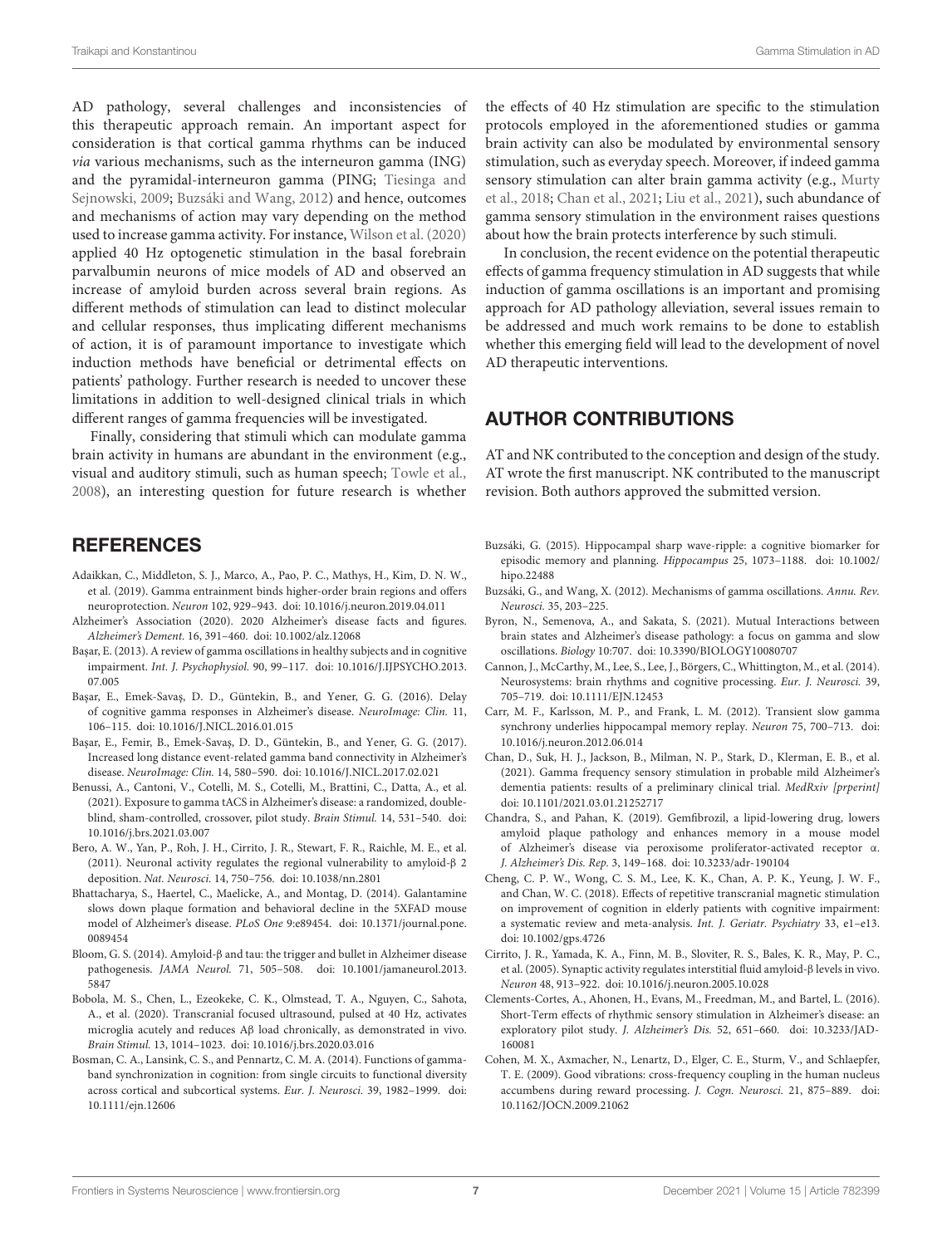- <span id="page-7-40"></span><span id="page-7-11"></span>Cole, S. R., and Voytek, B. (2017). Brain oscillations and the importance of waveform shape. Trends Cogn. Sci. 21, 137–149. [doi: 10.1016/j.tics.2016.12.008](https://doi.org/10.1016/j.tics.2016.12.008)
- <span id="page-7-12"></span>Colgin, L. L., and Moser, E. I. (2010). Gamma oscillations in the hippocampus. Physiology 25, 319–329. [doi: 10.1152/physiol.00021.2010](https://doi.org/10.1152/physiol.00021.2010)
- <span id="page-7-21"></span>Elder, G. A., Sosa, M. A. G., De Gasperi, R., Service, N., and Peters, J. J. (2010). Transgenic mouse models of Alzheimer's disease. Mt. Sinai J. Med. 77, 69–81. [doi: 10.1002/msj.20159](https://doi.org/10.1002/msj.20159)
- <span id="page-7-19"></span>Etter, G., van der Veldt, S., Manseau, F., Zarrinkoub, I., Trillaud-Doppia, E., and Williams, S. (2019). Optogenetic gamma stimulation rescues memory impairments in an Alzheimer's disease mouse model. Nat. Commun. 10:5322. [doi: 10.1038/s41467-019-13260-9](https://doi.org/10.1038/s41467-019-13260-9)
- <span id="page-7-0"></span>Fan, L., Mao, C., Hu, X., Zhang, S., Yang, Z., Hu, Z., et al. (2020). New insights into the pathogenesis of Alzheimer's disease. Front. Neurol. 10:1312. [doi: 10.3389/](https://doi.org/10.3389/fneur.2019.01312) [fneur.2019.01312](https://doi.org/10.3389/fneur.2019.01312)
- <span id="page-7-10"></span>Fries, P. (2015). Rhythms for cognition: communication through coherence. Neuron 88:220.
- <span id="page-7-44"></span>Gaubert, S., Raimondo, F., Houot, M., Corsi, M. C., Naccache, L., Sitt, J. D., et al. (2019). EEG evidence of compensatory mechanisms in preclinical Alzheimer's disease. Brain: J. Neurol. 142, 2096–2112. [doi: 10.1093/brain/awz150](https://doi.org/10.1093/brain/awz150)
- <span id="page-7-15"></span>Goutagny, R., Gu, N., Cavanagh, C., Jackson, J., Chabot, J. G., Quirion, R., et al. (2013). Alterations in hippocampal network oscillations and theta-gamma coupling arise before Aβ overproduction in a mouse model of Alzheimer's disease. Eur. J. Neurosci. 37, 1896–1902. [doi: 10.1111/ejn.12233](https://doi.org/10.1111/ejn.12233)
- <span id="page-7-37"></span><span id="page-7-7"></span>Griffiths, B. J., Parish, G., Roux, F., Michelmann, S., Plas, M., van der, et al. (2019). Directional coupling of slow and fast hippocampal gamma with neocortical alpha/beta oscillations in human episodic memory. Proc. Natl. Acad. Sci. U S A. 116, 21834–21842. [doi: 10.1073/PNAS.1914180116](https://doi.org/10.1073/PNAS.1914180116)
- <span id="page-7-29"></span>He, Q., Colon-Motas, K. M., Pybus, A. F., Piendel, L., Seppa, J. K., Walker, M. L., et al. (2021). A feasibility trial of gamma sensory flicker for patients with prodromal Alzheimer's disease. Alzheimer's Dement. Trans. Res. Clin. Intervent. 7, 1–11. [doi: 10.1002/trc2.12178](https://doi.org/10.1002/trc2.12178)
- <span id="page-7-41"></span>Heath, A., Taylor, J. L., and McNerney, M. W. (2018). rTMS for the treatment of Alzheimer's disease: where should we be stimulating? Expert Rev. Neurotherapeut. 18, 903–905.
- <span id="page-7-32"></span>Herrmann, C., Rach, S., Neuling, T., and Strüber, D. (2013). Transcranial alternating current stimulation: a review of the underlying mechanisms and modulation of cognitive processes. Front. Hum. Neurosci. 7:279. [doi: 10.3389/](https://doi.org/10.3389/FNHUM.2013.00279) [FNHUM.2013.00279](https://doi.org/10.3389/FNHUM.2013.00279)
- <span id="page-7-25"></span>Homolak, J., Mudrovčić, M., Vukić, B., and Toljan, K. (2018). Circadian rhythm and Alzheimer's disease. Med. Sci. 6:52. [doi: 10.3390/medsci6030052](https://doi.org/10.3390/medsci6030052)
- <span id="page-7-5"></span>Hughes, J. R. (2008). Gamma, fast, and ultrafast waves of the brain: their relationships with epilepsy and behavior. Epilepsy Behav. 13, 25–31. [doi: 10.](https://doi.org/10.1016/j.yebeh.2008.01.011) [1016/j.yebeh.2008.01.011](https://doi.org/10.1016/j.yebeh.2008.01.011)
- <span id="page-7-18"></span>Iaccarino, H. F., Singer, A. C., Martorell, A. J., Rudenko, A., Gao, F., Gillingham, T. Z., et al. (2016). Gamma frequency entrainment attenuates amyloid load and modifies microglia. Nature 540, 230–235. [doi: 10.1038/nature20587](https://doi.org/10.1038/nature20587)
- <span id="page-7-3"></span>Jelles, B., Scheltens, P., van der Flier, W. M., Jonkman, E. J., da Silva, F. H. L., and Stam, C. J. (2008). Global dynamical analysis of the EEG in Alzheimer's disease: frequency-specific changes of functional interactions. Clin. Neurophysiol. 119, 837–841. [doi: 10.1016/j.clinph.2007.12.002](https://doi.org/10.1016/j.clinph.2007.12.002)
- <span id="page-7-1"></span>Jeong, Y. O., Shin, S. J., Park, J. Y., Ku, B. K., Song, J. S., Kim, J. J., et al. (2018). Mk-0677, a ghrelin agonist, alleviates amyloid beta-related pathology in 5XFAD mice, an animal model of Alzheimer's disease. Int. J. Mol. Sci. 19:1800. [doi:](https://doi.org/10.3390/ijms19061800) [10.3390/ijms19061800](https://doi.org/10.3390/ijms19061800)
- <span id="page-7-33"></span>Kehler, L., Francisco, C. O., Uehara, M. A., and Moussavi, Z. (2020). The effect of transcranial alternating current stimulation (tACS) on cognitive function in older adults with dementia. Annu. Int. Conf. IEEE Eng. Med. Biol. Soc. 2020, 3649–3653. [doi: 10.1109/EMBC44109.2020.9175903](https://doi.org/10.1109/EMBC44109.2020.9175903)
- <span id="page-7-4"></span>Klein, A. S., Donoso, J. R., Kempter, R., Schmitz, D., and Beed, P. (2016). Early cortical changes in gamma oscillations in alzheimer's disease. Front. Systems Neurosci. 10:83. [doi: 10.3389/fnsys.2016.00083](https://doi.org/10.3389/fnsys.2016.00083)
- <span id="page-7-36"></span>Liao, X., Li, G., Wang, A., Liu, T., Feng, S., Guo, Z., et al. (2015). Repetitive transcranial magnetic stimulation as an alternative therapy for cognitive impairment in Alzheimer's disease: a meta-analysis. J. Alzheimer's Dis. 48, 463–472.
- <span id="page-7-34"></span>Liu, C., Han, T., Xu, Z., Liu, J., Zhang, M., Du, J., et al. (2021). Modulating gamma oscillations promotes brain connectivity to improve cognitive impairment. Cereb. Cortex Online ahead of print. [doi: 10.1093/cercor/bhab371](https://doi.org/10.1093/cercor/bhab371)
- <span id="page-7-39"></span><span id="page-7-38"></span><span id="page-7-13"></span>Mably, A. J., and Colgin, L. L. (2018). Gamma oscillations in cognitive disorders. Curr. Opin. Neurobiol. 52, 182–187. [doi: 10.1016/j.conb.2018.07.009](https://doi.org/10.1016/j.conb.2018.07.009)
- <span id="page-7-16"></span>Mably, A. J., Gereke, B. J., Jones, D. T., and Colgin, L. L. (2017). Impairments in spatial representations and rhythmic coordination of place cells in the 3xTg mouse model of Alzheimer's disease. Hippocampus 27, 378–392. [doi: 10.1002/](https://doi.org/10.1002/hipo.22697) [hipo.22697](https://doi.org/10.1002/hipo.22697)
- <span id="page-7-9"></span>Manabe, H., and Mori, K. (2013). Sniff rhythm-paced fast and slow gammaoscillations in the olfactory bulb: relation to tufted and mitral cells and behavioral states. J. Neurophysiol. 110, 1593–1599. [doi: 10.1152/JN.00379.2013](https://doi.org/10.1152/JN.00379.2013)
- <span id="page-7-23"></span>Martorell, A. J., Paulson, A. L., Suk, H. J., Abdurrob, F., Drummond, G. T., Guan, W., et al. (2019). Multi-sensory gamma stimulation ameliorates Alzheimer'sassociated pathology and improves cognition. Cell 177, 256–271. [doi: 10.1016/](https://doi.org/10.1016/j.cell.2019.02.014) [j.cell.2019.02.014](https://doi.org/10.1016/j.cell.2019.02.014)
- <span id="page-7-24"></span>McDermott, B., Porter, E., Hughes, D., McGinley, B., Lang, M., O'Halloran, M., et al. (2018). Gamma band neural stimulation in humans and the promise of a new modality to prevent and treat Alzheimer's disease. J. Alzheimer's Dis. 65, 363–392. [doi: 10.3233/JAD-180391](https://doi.org/10.3233/JAD-180391)
- <span id="page-7-6"></span>Miller, E. K., Lundqvist, M., and Bastos, A. M. (2018). Working memory 2.0. Neuron 100, 463–475.
- <span id="page-7-43"></span>Murty, D., Manikandan, K., Kumar, W. S., Ramesh, R., Purokayastha, S., Nagendra, B., et al. (2021). Stimulus-induced gamma rhythms are weaker in human elderly with mild cognitive impairment and Alzheimer's disease. eLife 10:e61666. [doi:](https://doi.org/10.7554/eLife.61666) [10.7554/eLife.61666](https://doi.org/10.7554/eLife.61666)
- <span id="page-7-8"></span>Murty, D., Shirhatti, V., Ravishankar, P., and Ray, S. (2018). Large visual stimuli induce two distinct gamma oscillations in primate visual cortex. J. Neurosci. 38, 2730–2744. [doi: 10.1523/JNEUROSCI.2270-17.2017](https://doi.org/10.1523/JNEUROSCI.2270-17.2017)
- <span id="page-7-35"></span>Nardone, R., Tezzon, F., Höller, Y., Golaszewski, S., Trinka, E., and Brigo, F. (2014). Transcranial magnetic stimulation (TMS)/repetitive TMS in mild cognitive impairment and Alzheimer's disease. Acta Neurol. Scand. 129, 351–366. [doi:](https://doi.org/10.1111/ane.12223) [10.1111/ane.12223](https://doi.org/10.1111/ane.12223)
- <span id="page-7-22"></span>Oblak, A. L., Lin, P. B., Kotredes, K. P., Pandey, R. S., Garceau, D., Williams, H. M., et al. (2021). Comprehensive evaluation of the 5XFAD mouse model for preclinical testing applications: a model-ad study. Front. Aging Neurosci. 13:431. [doi: 10.3389/fnagi.2021.713726](https://doi.org/10.3389/fnagi.2021.713726)
- <span id="page-7-27"></span>Pak, V. M., Onen, S. H., Bliwise, D. L., Kutner, N. G., Russell, K. L., and Onen, F. (2020). Sleep disturbances in MCI and AD: neuroinflammation as a possible mediating pathway. Front. Aging Neurosci. 12:69. [doi: 10.3389/fnagi.2020.](https://doi.org/10.3389/fnagi.2020.00069) [00069](https://doi.org/10.3389/fnagi.2020.00069)
- <span id="page-7-17"></span>Palop, J. J., and Mucke, L. (2016). Network abnormalities and interneuron dysfunction in Alzheimer disease. Nat. Rev. Neurosci. 17, 777–792. [doi: 10.](https://doi.org/10.1038/nrn.2016.141) [1038/nrn.2016.141](https://doi.org/10.1038/nrn.2016.141)
- <span id="page-7-31"></span>Paulus, W. (2011). Transcranial electrical stimulation (tES – tDCS; tRNS, tACS) methods. Neuropsychol. Rehabil. 21, 602–617.
- <span id="page-7-14"></span>Penttonen, M., Kamondi, A., Acsády, L., and Buzsáki, G. (1998). Gamma frequency oscillation in the hippocampus of the rat: intracellular analysis in vivo. Eur. J. Neurosci. 10, 718–728.
- <span id="page-7-26"></span>Phan, T., and Malkani, R. (2019). Sleep and circadian rhythm disruption and stress intersect in Alzheimer's disease. Neurobiol. Stress 10:100133. [doi: 10.1016/j.](https://doi.org/10.1016/j.ynstr.2018.10.001) [ynstr.2018.10.001](https://doi.org/10.1016/j.ynstr.2018.10.001)
- <span id="page-7-20"></span>Ross, B., Jamali, S., Miyazaki, T., and Fujioka, T. (2013). Synchronization of beta and gamma oscillations in the somatosensory evoked neuromagnetic steadystate response. Exp. Neurol. 245, 40–51. [doi: 10.1016/j.expneurol.2012.08.](https://doi.org/10.1016/j.expneurol.2012.08.019) [019](https://doi.org/10.1016/j.expneurol.2012.08.019)
- <span id="page-7-2"></span>Seminara, R. S., Jeet, C., Biswas, S., Kanwal, B., Iftikhar, W., Sakibuzzaman, M., et al. (2018). The neurocognitive effects of ghrelin-induced signaling on the hippocampus: a promising approach to Alzheimer's disease. Cureus 10:e328. [doi: 10.7759/cureus.3285](https://doi.org/10.7759/cureus.3285)
- <span id="page-7-42"></span>Stam, C., van Cappellen, van Walsum, A., Pijnenburg, Y., Berendse, H., de Munck, J., et al. (2002). Generalized synchronization of MEG recordings in Alzheimer's Disease: evidence for involvement of the gamma band. J. Clin. Neurophysiol. 19, 562–574. [doi: 10.1097/00004691-200212000-00010](https://doi.org/10.1097/00004691-200212000-00010)
- <span id="page-7-30"></span>Strüber, D., and Herrmann, C. S. (2020). Modulation of gamma oscillations as a possible therapeutic tool for neuropsychiatric diseases: a review and perspective. Int. J. Psychophysiol. 152, 15–25. [doi: 10.1016/j.ijpsycho.2020.](https://doi.org/10.1016/j.ijpsycho.2020.03.003) [03.003](https://doi.org/10.1016/j.ijpsycho.2020.03.003)
- <span id="page-7-28"></span>Suk, H., Chan, D., Jackson, B., Fernandez, V., Stark, D., Milman, N., et al. (2020). Sensory gamma frequency stimulation in cognitively healthy and AD individuals safely induces highly coordinated 40 hz neural oscillation: a